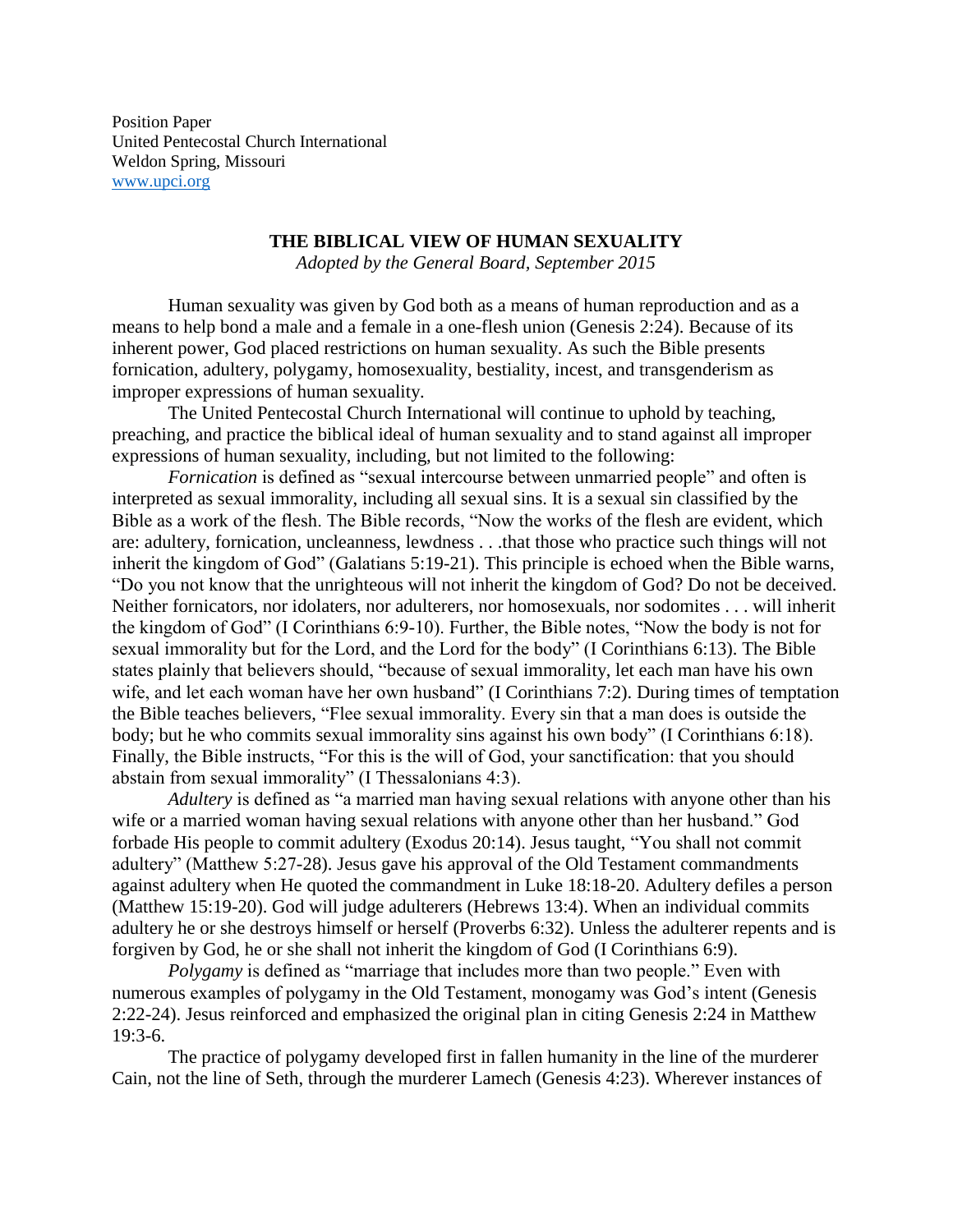polygamy are recorded, we also see sociological disaster that created heartbreak and sowed familial discord, such as in the families of Abraham, Jacob, and David.

*Homosexuality* is defined as "sexual attraction and behavior between members of the same sex or gender." God's Word is very clear regarding homosexual behavior. In the Old Testament, God commanded His people, "You shall not lie with a male, as with a woman. It is an abomination" (Leviticus 18:22). In the New Testament, Paul wrote, "For this reason God gave them up to vile passions. For even their women exchanged the natural use for what is against nature. Likewise also the men, leaving the natural use of the woman, burned in their lust for one another, men with men committing what is shameful, and receiving in themselves the penalty of their error which was due" (Romans 1:26-27). Paul asked: "Do you not know that the unrighteous will not inherit the kingdom of God? . . . Neither fornicators, . . . nor homosexuals . . ." (I Corinthians 6:9).

*Bestiality* is defined as "cross-species sexual activity between human beings and animals." The Bible condemns this act for both men and women in four different Old Testament passages: Exodus 22:19; Leviticus 18:23; Leviticus 20:15-16; and Deuteronomy 27:21. This act of perversion was punishable by death to both the human being and the animal. God designed human beings to mate with other human beings, as shown in the creation account when none of the animals were found suitable for Adam (Genesis 2:20). God created humans in His image (Genesis 1:27), and bestiality diminishes this uniqueness to that of a beast unable to distinguish the difference between right and wrong, natural from unnatural, and love from lust.

*Incest* is sexual activity between family members or close relatives; it is prohibited by Scripture. The first occurrence of incest is recorded in Genesis 19. Lot's daughters, fearing they would not find husbands, conspired to make their father drink wine and then lie with him to preserve seed of their father. The result was that both of Lot's daughters were with child by their father. The Bible classifies incest as a wicked thing, noting, "If a man takes his sister, his father's daughter or his mother's daughter, and sees her nakedness, and she sees his nakedness, it is a wicked thing. And they shall be cut off in the sight of their people. He has uncovered his sister's nakedness. He shall bear his guilt" (Leviticus 20:17). These sentiments can also be found in Leviticus 18:6-18. Ultimately, the Bible warns, "Cursed is the one who lies with his sister, the daughter of his father or the daughter of his mother," and "Cursed is the one who lies with his mother in law" (Deuteronomy 27:22-23).

*Transgenderism* is defined as "appearing as, wishing to be considered as, or having undergone surgery to become a member of the opposite sex." God's plan for gender identification (Genesis 1:26-27) clearly defines differences between maleness and femaleness. God has a specific design for everyone at conception (Psalm 139:13-16).

Gender identification is a biological issue rather than merely self-perception. The fact that some individuals are born with evidence of mutations in their sex-determining genes does not change their value in God's eyes or His plan any more than someone born with a mutation that causes any other developmental, physical, or emotional problem.

The Genesis account shows God's intent as heterosexuality, with definite boundaries between sexes in both appearance and behavior. Men are to act and appear as men; women are to act and appear as women (Deuteronomy 22:5; I Corinthians 6:9).

Attempts to alter gender as in hormonal intervention or sex-reassignment surgery must be seen as a form of bodily mutilation (Leviticus 22:24-25) and an attempt to alter God's design.

The UPCI and its constituent ministers will continue to uphold the biblical ideal of human sexuality in doctrine and example and publicly defend the beauty of human sexuality as